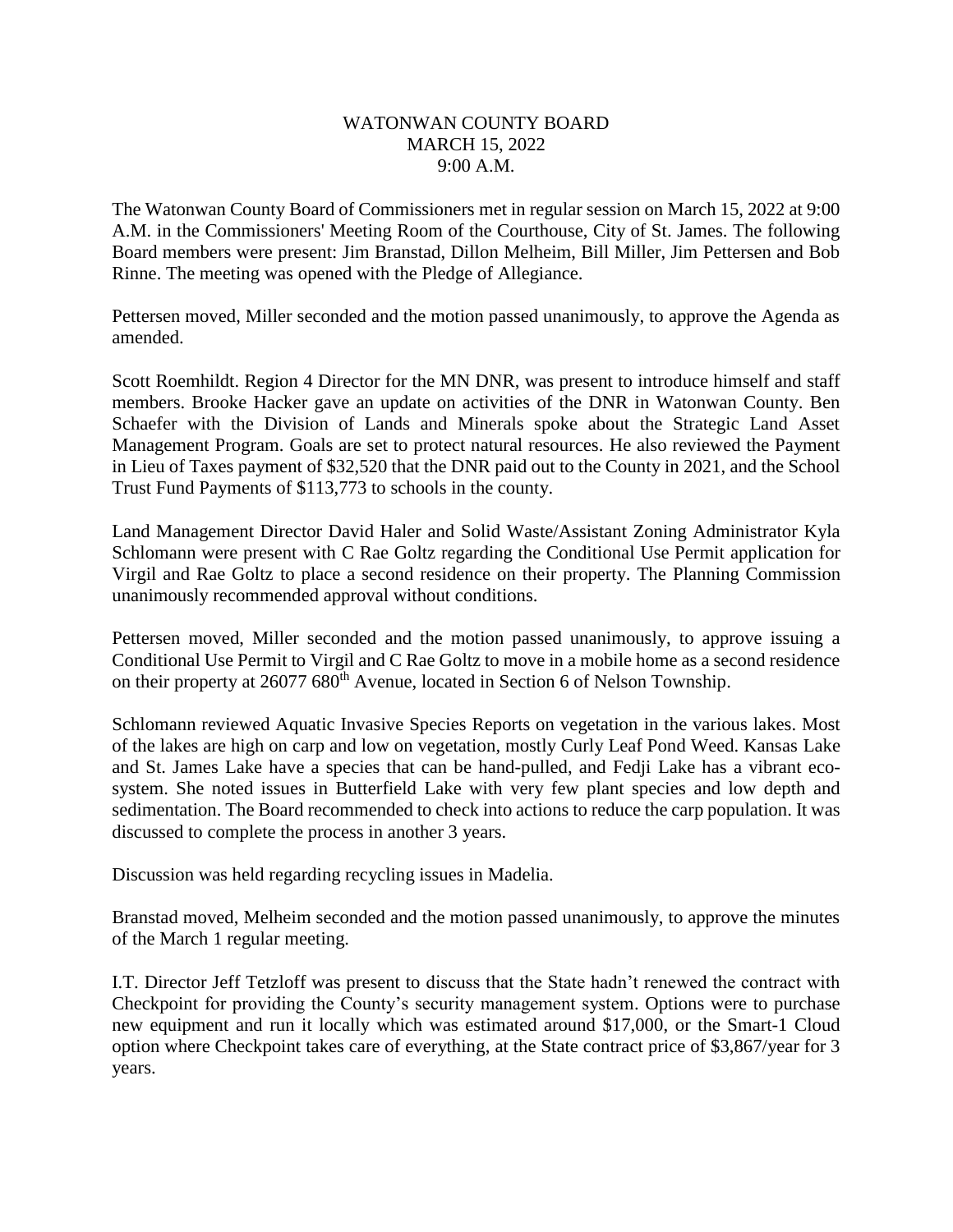Branstad moved, Pettersen seconded and the motion passed unanimously, to approve accepting the quote of SHI in the amount of \$3,867.00/year for the Check Point Software Technologies Ltd. Smart-1 Cloud system.

Tetzloff reviewed a quote of \$16,698 from Marco for extension of the existing server level backup. They would be keeping the same appliance, just extending it for another three years.

Melheim moved, Rinne seconded and the motion passed unanimously, to approve accepting the quote of Marco for the Unitrends Platinum Extended Service Agreement Renewal for 3 years at \$16,698.00.

Pettersen moved, Branstad seconded and the motion passed unanimously, to approve payment of bills as audited and filed in the County Auditor/Treasurer's Office as follows by fund: General Fund—\$69,458.22; Solid Waste Fund—\$83.64; Building/Equipment Fund—\$15,999.00; and the Road and Bridge Fund—\$138,111.50.

Emergency Management Director Mark Nielsen was present to request approval of the Multi-Hazard Mitigation Plan for the whole county for mitigation due to weather events or other types of disasters.

Melheim moved, Pettersen seconded and the motion passed unanimously, to adopt the following:

## RESOLUTION WATONWAN COUNTY ALL-HAZARD MITIGATION PLAN

- WHEREAS, Watonwan County has participated in the hazard mitigation planning process as established under the Disaster Mitigation Act of 2000; and
- WHEREAS, the Act establishes a framework for the development of a County Hazard Mitigation Plan; and
- WHEREAS, the Act as part of the planning process requires public involvement and local coordination among neighboring local units of government and businesses; and
- WHEREAS, the Watonwan County Plan includes a risk assessment including past hazards, hazards that threaten the County, an estimate of structures at risk, a general description of land uses and development trends; and
- WHEREAS, the Watonwan County Plan includes a mitigation strategy including goals and objectives and an action plan identifying specific mitigation projects and costs; and
- WHEREAS, the Watonwan County Plan includes a maintenance or implementation process including plan updates, integration of the plan into other planning documents and how Watonwan County will maintain public participation and coordination; and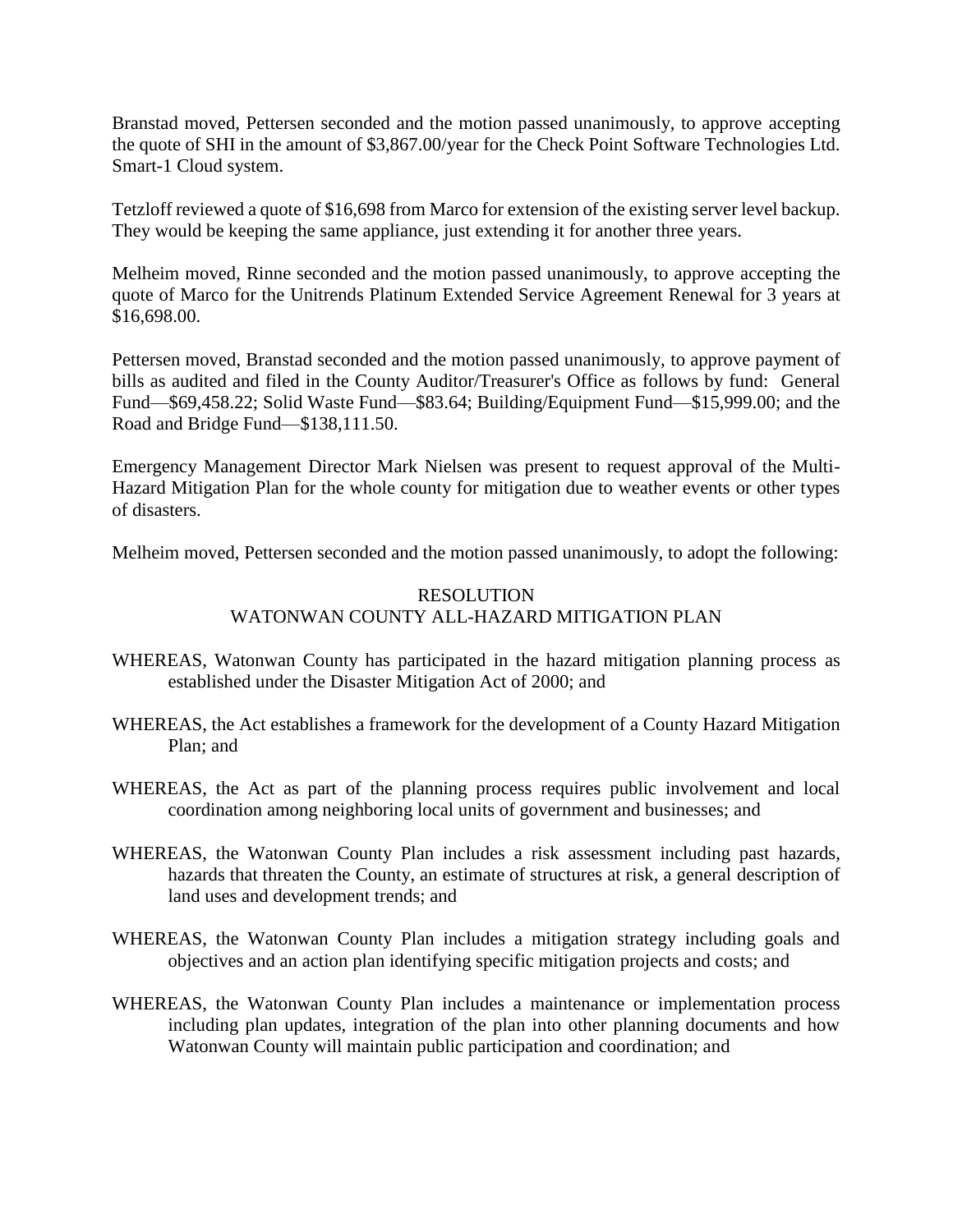- WHEREAS, the Plan has been shared with the Minnesota Division of Homeland Security and Emergency Management and the Federal Emergency Management Agency for review and comment; and
- WHEREAS, the Watonwan County All-Hazard Mitigation Plan will make the county and participating jurisdictions eligible to receive FEMA hazard mitigation assistance grants; and
- WHEREAS, this is a multi-jurisdictional Plan and cities that participated in the planning process may choose to also adopt the County Plan.
- NOW, THEREFORE, BE IT RESOLVED that Watonwan County supports the hazard mitigation planning effort and wishes to adopt the Watonwan County All-Hazard Mitigation Plan.

County Assessor Meggie Munsterman was present to give an update on values and sales information for 2021. She noted that sales were strong and market values were adjusted accordingly.

Public Works Director Teal Spellman was present and requested to place the 2012 Ford Pickup up for public auction on Minnbid.

Miller moved, Melheim seconded and the motion passed unanimously, to approve listing the 2012 Ford F150 Pickup on Minnbid.

The following quotes were received for a 12' mower trailer for the parks:

| <b>VENDOR</b>           | <b>AMOUNT</b> |
|-------------------------|---------------|
| Zacs Sales and Service  | \$3,150.00    |
| Toppers & Trailers Plus | \$3,199.00    |

Branstad moved, Rinne seconded and the motion passed unanimously, to approve accepting the quote of Zacs Sales and Service in the amount of \$3,150.00 for the purchase of a 12' trailer.

Spellman reviewed a lighting agreement with MnDOT. They will pay for and install lights at the intersections of Highway 15 and three County roads. The County would pay for future maintenance and power.

Branstad moved, Pettersen seconded and the motion passed unanimously, to adopt the following:

## WATONWAN COUNTY RESOLUTION

IT IS RESOLVED that Watonwan County enter into MnDOT Agreement No. 1049283 with the State of Minnesota, Department of Transportation for the following purposes: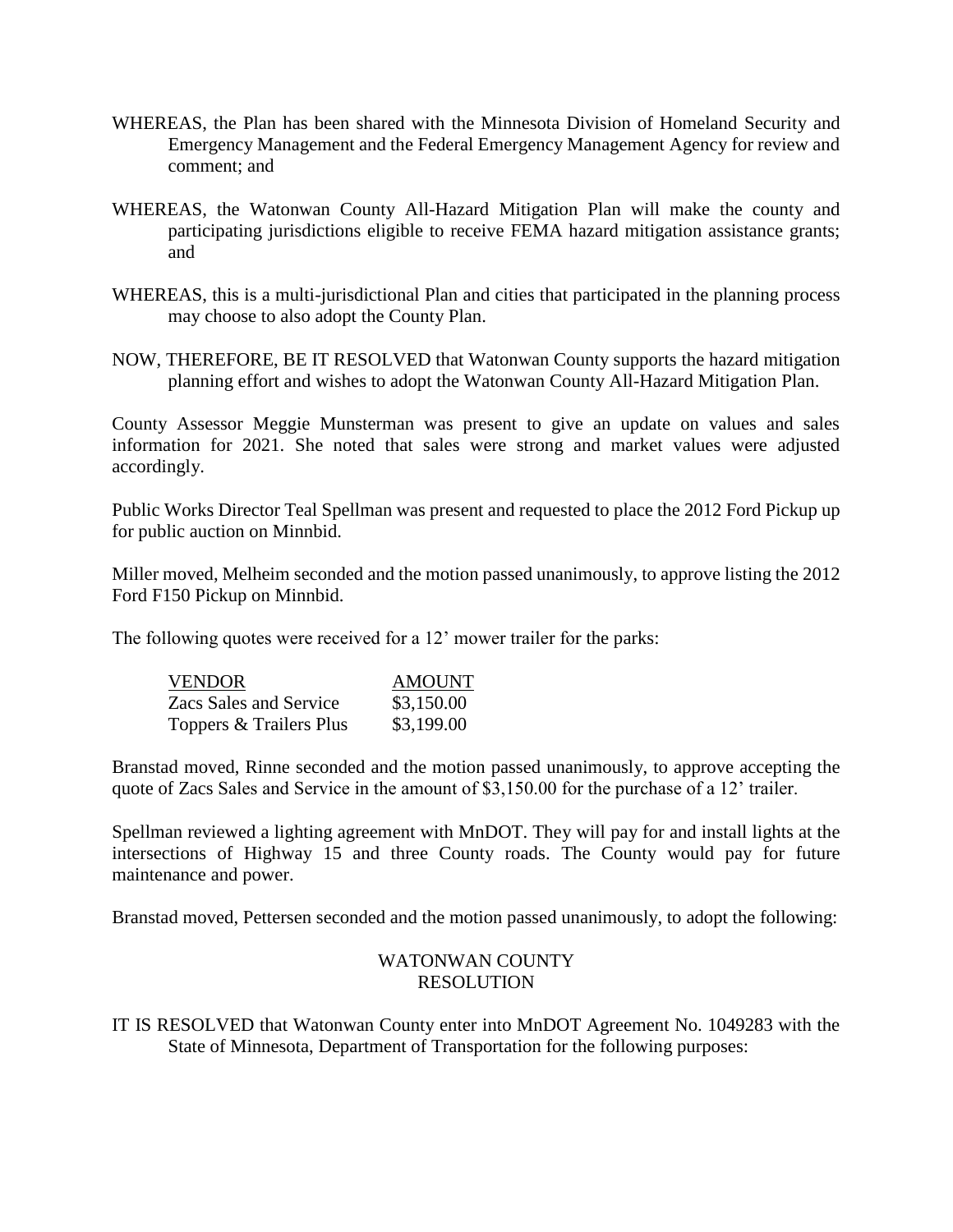- To provide ownership, operation, and maintenance of Lighting Systems at Trunk Highway No. 15 at County State Aid Highway No. 58, No. 3, and No. 6. The contract construction is to be performed under State Project No. 8305-32 (T.H. 15=015).
- IT IS FURTHER RESOLVED that the Chair Bob Rinne and the Road & Bridge Director Teal Spellman are authorized to execute the Agreement and any amendments to the Agreement.

Spellman noted that Spring load restrictions were on.

Commissioner Pettersen reported that a Madelia business was interested in a food truck to be parked on Main Street Madelia once a month. Spellman sited safety concerns, but would hold conversations the parties involved.

Melheim moved, Miller seconded and the motion passed unanimously, to approve advertising for seasonal summer workers.

Branstad moved, Melheim seconded and the motion passed unanimously, to approve the February 2022 Disbursements Listing.

Pettersen moved, Miller seconded and the motion passed unanimously, to approve entering a Grant Contract Agreement with the Minnesota Department of Public Safety accepting the Emergency Communications Board Grant in the amount of \$15,087 for emergency backup for EMS paging system.

The State bid for a Motorola APX consolette and backup control base was received from Alpha Wireless in the amount of \$33,367.00. Half the cost would be covered by the grant funds.

Branstad moved, Rinne seconded and the motion passed unanimously, to approve accepting the State bid of Alpha Wireless Communications in the amount of \$33,367.00 for the purchase and installation of the Motorola APX Consolette and equipment.

Branstad moved, Melheim seconded and the motion passed unanimously, to adopt the following:

## RESOLUTION SUPPORTING OF HF 2821/SF 2670 AND PUBLIC SAFETY INITIATIVE

- WHEREAS, the County of Watonwan is writing in support of this important public safety initiative, HF 2821/SF 2670; and,
- WHEREAS, effective radios are the backbone of public safety in the State of Minnesota. Our first responders, firefighters, and law enforcement personnel depend upon this ARMER system to effectively perform their jobs. Radios save lives and serve every constituent of the State of Minnesota; and,
- WHEREAS, radios that serve the ARMER system are outdated in many jurisdictions. They are costly to maintain and replace. In local government units, where budgets are tight, it is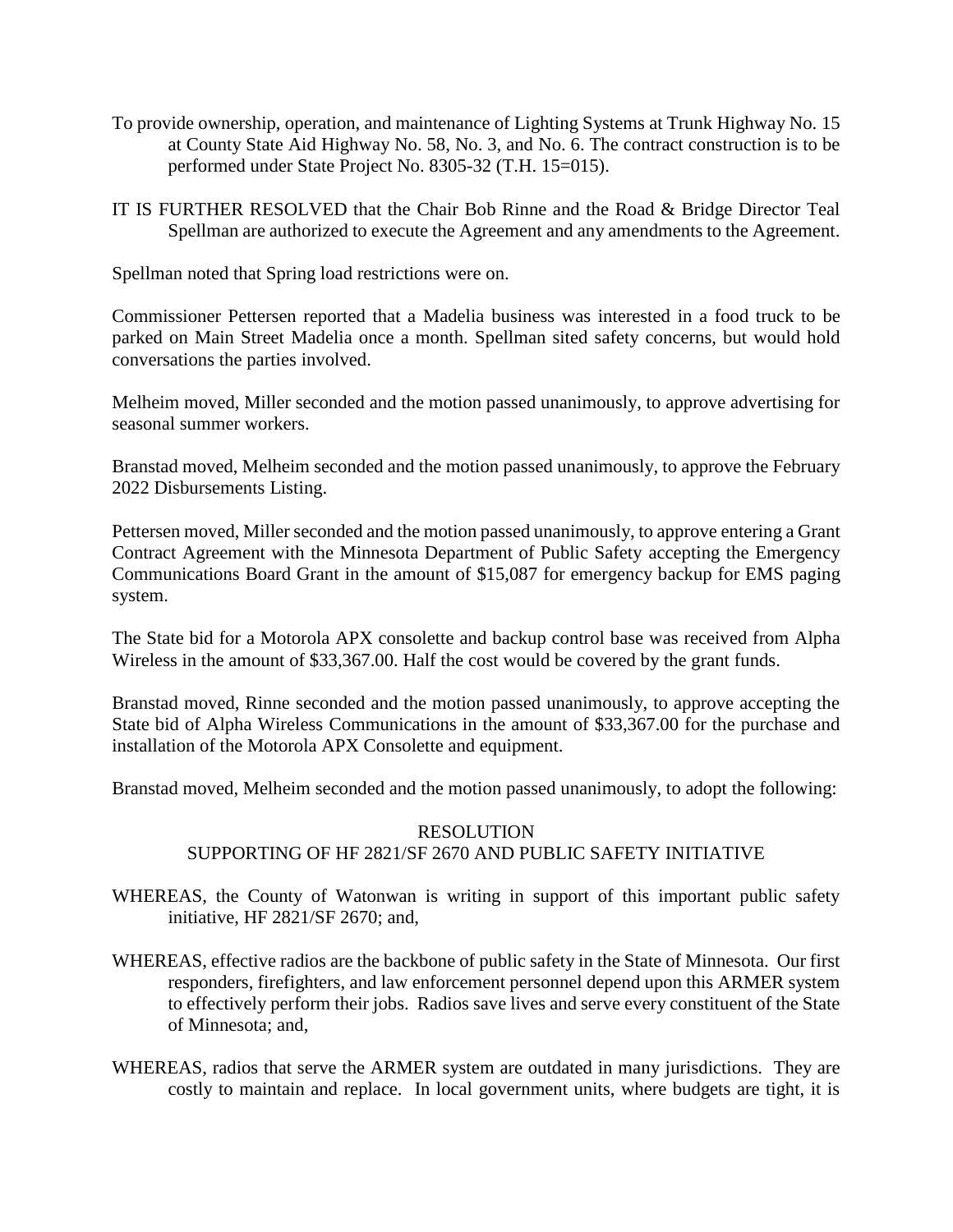very difficult to plan for the costly process of replacing this critical infrastructure. Local government units would urge the state to fund a grant program that allows for the critical upgrade of radios. We would also encourage sustainable funding to support ongoing replacement costs; and,

- WHEREAS, the cost to replace the aging radios is a direct impact of our local taxpayers. ARMER radios are critical to deploying resources, protecting property and life, and protecting our workers. However, they often get overlooked for replacement because there is no existing funding source; and,
- WHEREAS, in Watonwan County, there are approximately 350 radios on the statewide ARMER system, most of these radios are used by our small rural emergency departments. There are 20 emergency service departments who serve Watonwan County who rely on this interoperability. The radios allow for communication between all emergency services department; and,
- WHEREAS, Watonwan County has aging radios on the ARMER system that are no longer supported by Motorola, it is extremely difficult to find radio parts or used parts to fix or maintain the subscriber units. Our emergency service department rely on the ARMER system to provide the interoperability between departments at the local, regional, state, and federal levels. The replacement cost for the radios that are at the end of their life expectancy, range from \$3,731.00 to \$4,427.25 each, this expense does not include the radio programming or additional equipment, or supplies required to add the radio onto the Statewide radio system. The additional cost will be approximately \$100.00 per radio.
- NOW, THEREFORE, BE IT RESOLVED that Watonwan County Board of Commissioners support the HF 2821/SF 2670 and urges the importance of this public safety initiative.

County Auditor/Treasurer/Coordinator Kelly Pauling noted that the redistricting plan would be held at the next meeting. The goal is for each district to be within 10% of the population average. Commissioners in Districts 2, 3, 4 and 5 will need to run for reelection.

Miller moved, Pettersen seconded and the motion passed unanimously, to approve the training request submitted by David Haler.

Branstad moved, Melheim seconded and the motion passed unanimously, to approve the annual pay step increase for Michelle Knudson.

Melheim moved, Pettersen seconded and the motion passed unanimously, to approve the satisfactory completion of probationary period by Jamie Sharp.

Branstad moved, Rinne seconded and the motion passed unanimously, to approve the satisfactory completion of probationary period by Macy Lorenz.